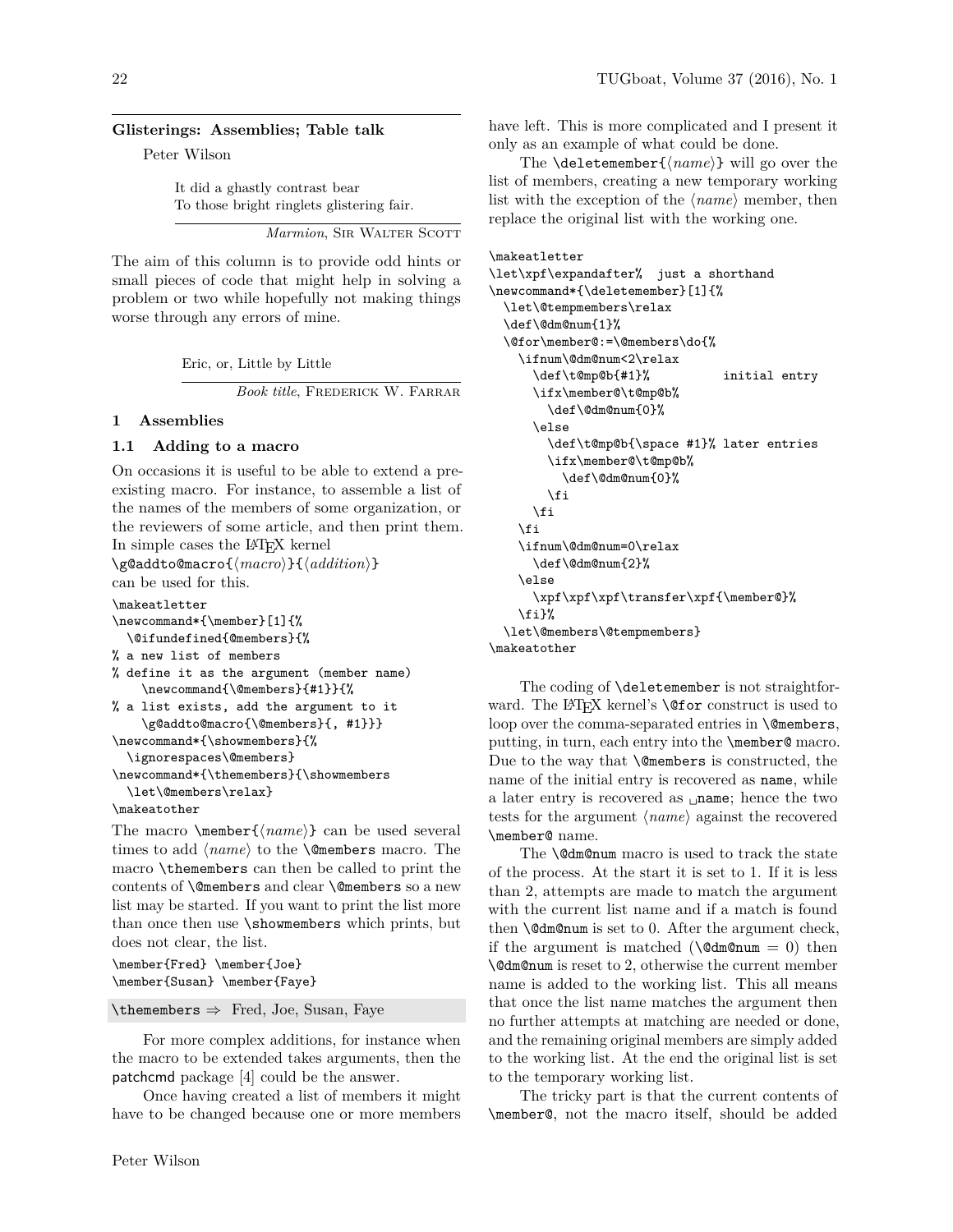to the working list.<sup>1</sup> The bunch of  $\exp$  and  $a$ fters around the call to \transfer expands \member@ to its definition before it gets handed over as the argument to \transfer.

The macro  $\text{name}\}$  adds  $\text{name}$ to the macro \@tempmembers containing a list of comma separated names. It has the same general form as the earlier \member macro.

```
\makeatletter
```

```
\newcommand*{\transfer}[1]{%
 \@ifundefined{@tempmembers}{%
    \newcommand*{\@tempmembers}{#1}%
 }{%
    \g@addto@macro{\@tempmembers}{,#1}%
 }}
```
\makeatother

Here are some examples of adding and deleting members to and from the original member list above.

```
\member{Alice} \member{Bob} \member{Claire}
\member{David} \member{Erica}
```
 $\verb|\shows| \Rightarrow$  Fred, Joe, Susan, Faye, Alice, Bob, Claire, David, Erica

\deletemember{David}\showmembers ⇒ Fred,

```
Joe, Susan, Faye, Alice, Bob, Claire, Erica
```
 $\delta \searrow$  Joe,

Susan, Faye, Alice, Bob, Claire, Erica

\member{Xerxes} \member{Zeno}

 $\verb|\shows|\nless \text{Susan}, \nFaye, \nAlice, \nBob,$ Claire, Erica, Xerxes, Zeno

\deletemember{Miriam}\showmembers ⇒ Joe, Susan, Faye, Alice, Bob, Claire, Erica, Xerxes, Zeno

## **1.2 Piecing a paragraph**

Ron Aaron wanted a different kind of assembly. He wrote [1]:

*What I wish to do is accumulate text into a paragraph 'as I go'. My simple approach is to allocate a box, and then unbox and add the text. But this doesn't work as I intend:*

```
\newbox\textbox
\def\addbox#1{%
 \setbox\textbox\vbox{
```

```
\unvbox\textbox#1}}
```

```
\addbox{Hello}
```

```
\addbox{there!}
```

```
\box\textbox
```
*What I get is each appended bit of text in a separate line. I've tried to '*\unskip*' and '*\unkern*' etc. after* *the* \unvbox *but whatever I do I get a list of lines . . .*

Trying out Ron's example the result is:

# Hello<br>there!

The squashed vertical spacing between the lines is real, not an artifact of this article.

In responding, Philip Taylor [5], having said that using a \vbox would be difficult, then gave two suggestions; either use an **\hbox** directly or a tokenlist register. His \hbox solution (and my example) is:

```
\newbox\textbox
\def\addbox #1{%
  \setbox \textbox = \hbox
 \bgroup
    \unhbox \textbox #1%
 \egroup}
\addbox{Hello}
\addbox{ World!}
\addbox{ Now isn't that a rather
         common saying?}
\unhbox\textbox
```
with the result:

Hello World! Now isn't that a rather common saying?

At various points after this I have used code like \addbox{ (n) text} as an example of assembling a paragraph piece by piece and at the end showing the result via: \unhbox\textbox

```
\addbox{(1) Start of a paragraph.}
```
Philip's second solution uses a token register:

```
\newtoks\texttoks
\def\addtoks #1{%
 \texttoks =
 \expandafter {\the \texttoks #1}}
\addtoks {Goodbye}
\addtoks { \emph{vain} world. Ah, the
          weariness in that statement
          does one no good.}
\the \texttoks
```
and the example produces:

Goodbye *vain* world. Ah, the weariness in that statement does one no good.

## \addbox{ (2) After an interruption add more.}

Note that with both of Philip's solutions you have to explicitly incorporate spaces where you want

<sup>&</sup>lt;sup>1</sup> If the macro is added then the list will consist of nothing but a series of \member@, thus all expanding to the identical name (the current definition of \member@ when the list is printed).